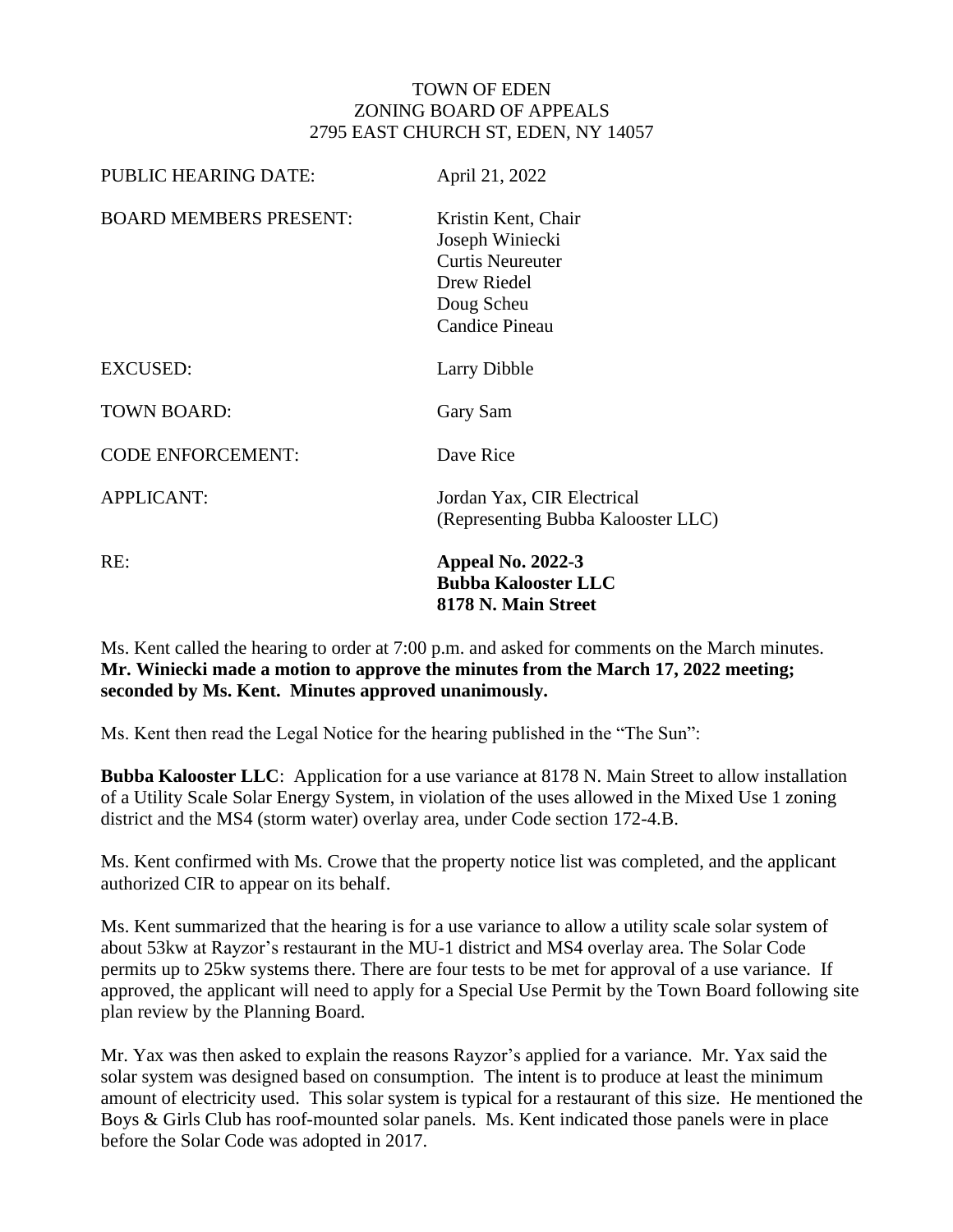Mr. Neureuter asked if the applicant will be selling electricity back to the utility company? Mr. Yax said yes, the system is designed to produce what is used, but additional production will be sold to the utility company. Ms. Kent noted the seasonal operation of the restaurant. Are the production levels based on when the business is in operation? Mr. Yax replied that the production need is based on an annual average. Mr. Neureuter noted the irony of the consumption being equivalent to full roof coverage by solar panels.

Ms. Kent read into the record the following Findings in Town Code Chapter 172-2, Solar Energy Systems, adopted in July of 2017:

"(A) . . . the Town of Eden intends to accommodate the use of solar energy systems.

(B) However, regulation of the siting, installation and use of solar energy systems is necessary for the purpose of protecting the health and safety of neighboring property owners and the general public, and the aesthetics of the community. These regulations are in place to balance the need to improve energy sustainability through increased use of solar energy while preserving the public health, welfare, and safety, as well as environmental quality, visual and aesthetic values, and existing neighborhood's social and ecological stability. Further, the intent is to minimize any adverse impacts on the character of neighborhoods, property values, scenic, traffic safety, historic and environmental resources of the Town."

## **Mr. Yax was then asked questions by the board related to the requirements the board must consider in variance requests, and Ms. Kent noted that under NY law all four requirements must be met in order to approve a use variance** *(his answers are in italics):*

1. The applicant cannot realize a reasonable return on the property from uses allowed in the zoning district; is the lack of return substantial, as shown by competent financial evidence? *The property owner would gain the ability to predict consistent energy bills and save money over time.* Ms. Kent asked if there is a minimum number for the electricity need. *Half the solar panels would only cover half of the electricity bill. I don't have the electric consumption number.* Mr. Winiecki questioned the lifespan of the solar panels and recycling costs. *The panels come with a 25-year warranty.* 

Ms. Kent noted that NY law requires a factual showing of "no reasonable return" for any legal use of the property in the zoning district, and that the MU-1 district is very permissive. It allows almost all retail, as well as restaurants and office and business uses. Does Mr. Jax have information about lack of reasonable return from other possible uses of this parcel? *No.* Can he provide facts about Rayzor's lack of reasonable return at this parcel, such as financial statements? *No.*

- 2. Is the hardship for the property unique, not applying to a substantial portion of the neighborhood? *Because of the multiple refrigeration units and seasonality of the business, usage at this location is higher than neighboring properties.* Ms. Kent questioned whether the applicant checked the annual electricity usage at Shur Fine, or at other restaurants on Main Street? *I don't know.* Mr. Riedel asked what circumstances have changed since the business was purchased in 2019; haven't all businesses had increasing costs?
- 3. Would the variance alter the essential character of the neighborhood? *There would be no visual change to the neighborhood. You would only see the solar panels on the one half of the*